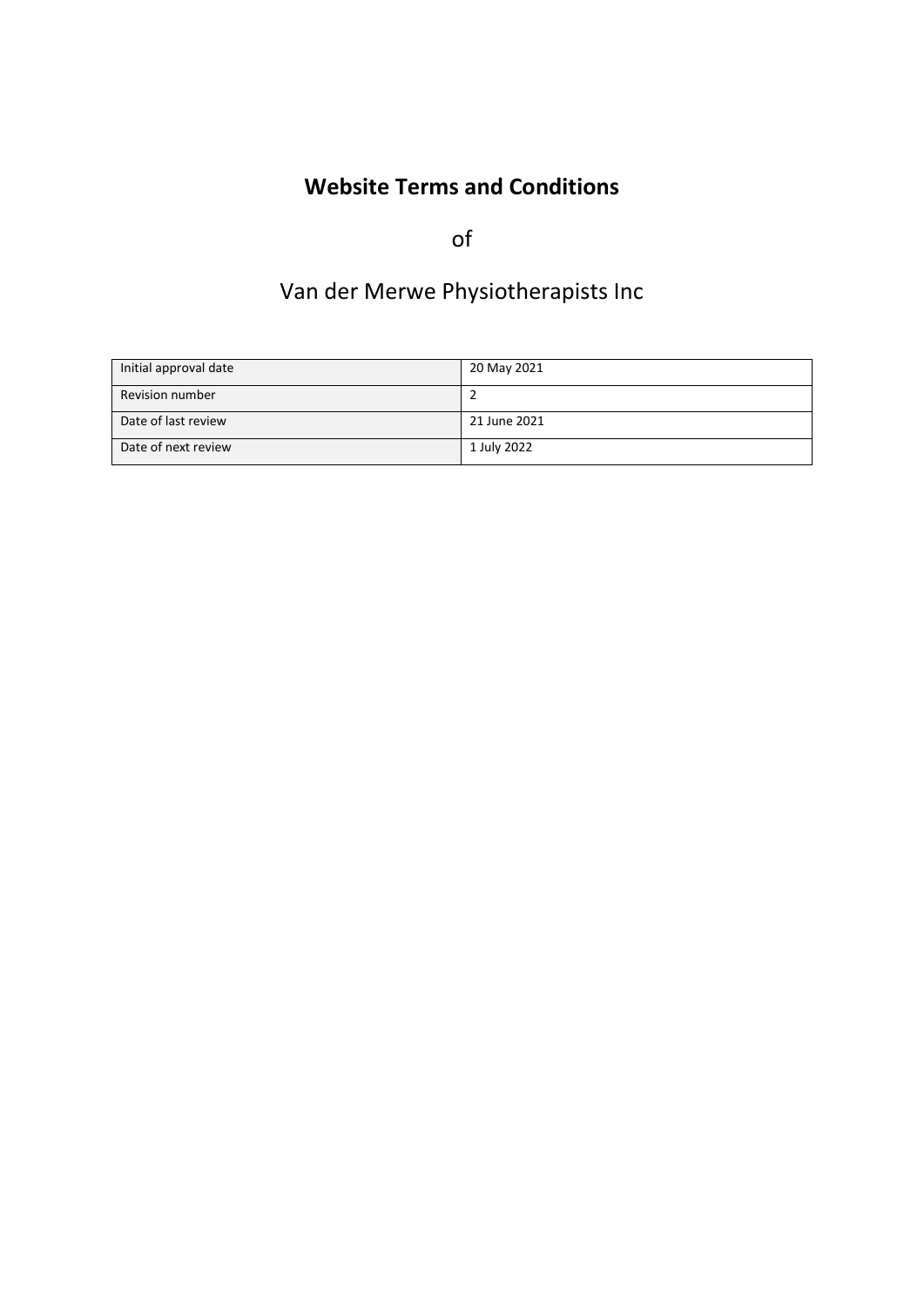**By using the website, you agree to be bound by the Website Terms and Conditions. All terms and conditions are material. Please review them carefully before proceeding. The Website Terms and Conditions apply to the website in its entirety including all services offered by or through the website.** 

## **COPYRIGHT NOTICE**

The contents of this website (including without limitation all articles, statements, text, images, logos, and design) are ©2019 Van der Merwe Physiotherapists Inc. All rights reserved.

## **1. DEFINITIONS**

- 1.1 "IP address" means a unique address that identifies a device on the Internet or a local network.
- 1.2 "Personal information" has the meaning assigned to it in the Protection of Personal Information Act (Act 4 of 2013), and "information" has a similar meaning unless the context requires otherwise, and includes any information that identifies or relates specifically to you such as your name, age, identity number, contact details, gender, practice details, qualifications and information you use to log onto the website.
- 1.3 "Practice" means Van der Merwe Physiotherapists Inc, 24 Dorp Street, Panorama, Parow, 7500.
- 1.4 "Traffic data" means any data processed for the purpose of conveyance of a communication on an electronic communications network in respect of that communication and includes data relating to the routing, duration or time of a communication.
- 1.5 "Web browser" means an application used to access and view this website such as Internet Explorer, Google Chrome and Safari.
- 1.6 "Website" means the internet website with the address [www.v](http://www.practice.co.za/)andermerwephysio.co.za or any website with a URL that is validly registered to the practice.
- 1.7 "You" / "your" means the user of the website and the services offered by the practice on or through the website.

#### **2. PURPOSE OF THE WEBSITE**

The main purpose of the website is to provide relevant information about the practice to patients and the public.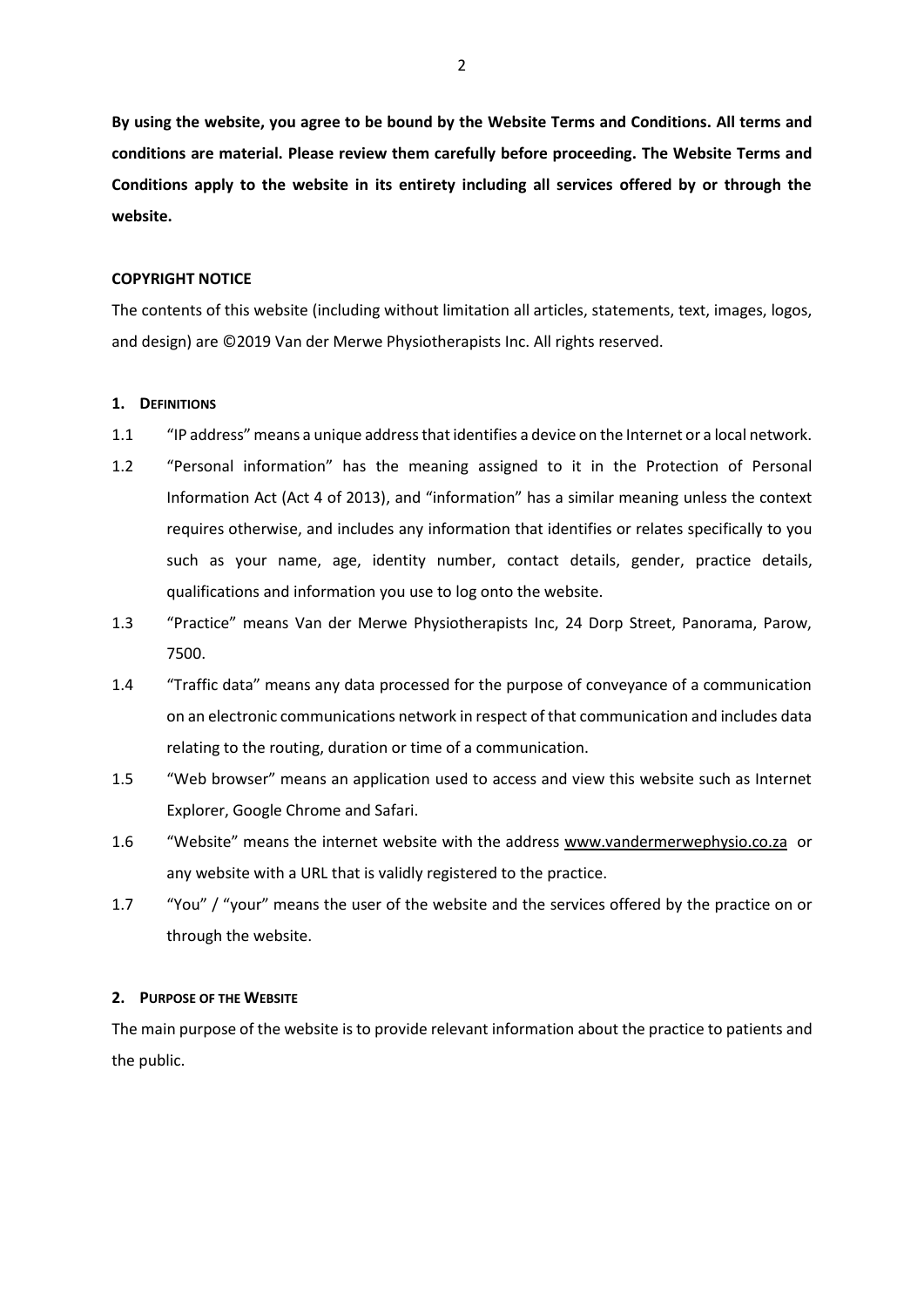#### **3. CONDITIONS OF ACCESS AND USE**

- 3.1 **To avoid any confusion, you agree that the Website Terms and Conditions apply to your use of the website, any third-party website licensed to the practice and any information accessed via the website.**
- 3.2 If you use the website, you must keep your access details (including your username and password) confidential and not allow other people to use them. **You accept full responsibility for all activities that occur under your access details or password and accept responsibility for sharing your user name and password. Any use of your access details shall be regarded as if you were the person using such information.**
- 3.3 Materials from the website may be copied and distributed on a limited basis for noncommercial purposes only, provided that any material copied remains intact and that all copies include the following notice in a clearly visible position: **'Copyright © 2019 Van der Merwe Physiotherapists Inc. All rights reserved.'** These materials are for personal use only. Any copying or redistribution for commercial purposes or for compensation of any kind requires prior written permission from the practice.
- **3.4 By using the website, you guarantee that you will not and you will not allow third parties on your behalf to** 
	- **3.4.1 make and distribute copies of the website;**
	- **3.4.2 attempt to copy, reproduce, alter, modify, reverse engineer, disassemble, decompile, transfer, exchange or translate the website; or**
	- **3.4.3 create derivative works of the website of any kind whatsoever.**
- **3.5 You acknowledge that the terms of the agreement with your Internet provider will continue to apply when using the website. As a result, you may be charged by the Internet provider for access to network connection services for the duration of the connection while accessing the website or any such third-party charges as may arise. You accept responsibility for any such charges that arise.**
- **3.6 If you are not the payer of the device being used to access the website, you will be assumed to have received permission from the payer for accessing and using the website.**

#### **4. DATA PROTECTION**

- 4.1 The website contains confidential information, which is the property of the practice and/or its data subjects and/or its business partners. **Unauthorised disclosure and/or use of this information may incur civil or criminal liability.**
- 4.2 Any of your personal information available on the website and which you supply to the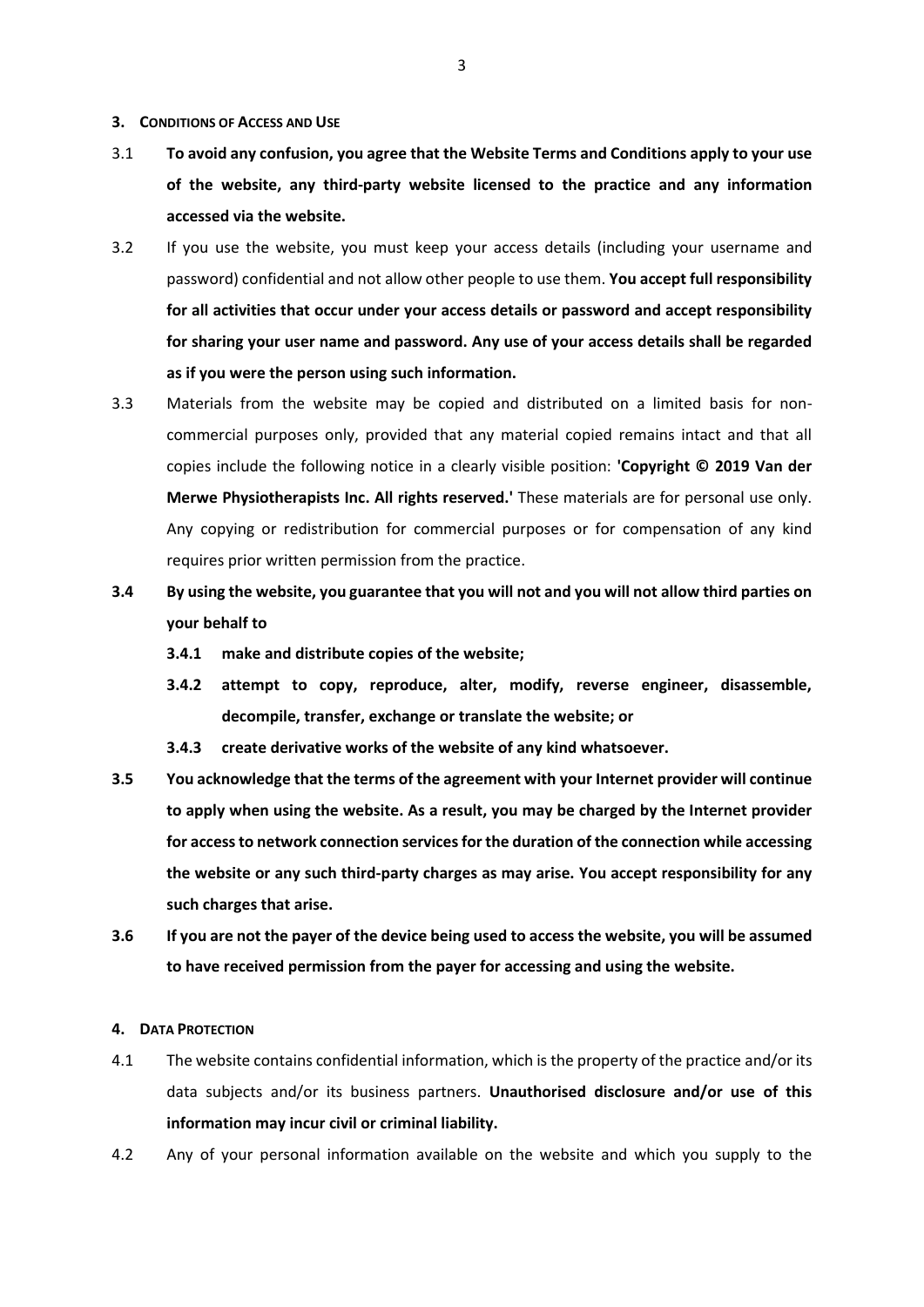practice when using the website will be used by the practice in accordance with its **Privacy Policy** and subject to legislation.

- 4.3 **You guarantee that all information provided by you on or via the website is true, accurate, current and correct and you undertake to update the information as and when required.**
- 4.4 All information that you provide to the practice may be stored electronically and with third parties, which parties are bound by strict levels of confidentiality. **These electronic records shall be proof of the information unless you can prove otherwise.**
- 4.5 The practice takes all reasonable steps to protect your personal information and maintain confidentiality, including by making use of encryption technology. **However, the practice cannot guarantee the security or integrity of any information you transmit to it online and you agree that you do so at your own risk**.

## **5. INTELLECTUAL PROPERTY**

- 5.1 All trademarks, copyright, database and other intellectual property rights of any nature in the website together with the underlying software code as well as any content made available on the website (e.g. text, graphics, logos, images, etc.) are owned either directly by the practice or by the practice's licensors unless expressly stated otherwise.
- 5.2 You do not obtain any trademark, copyright, database or any other intellectual property right of any nature or licence by using the website.
- 5.3 You are not granted any license or right to use any trademark without the practice's prior written permission and/or that of any third party.

# **6. BREACH**

**If you breach the Website Terms and Conditions, the practice shall have the right to claim damages of whatsoever nature from you, including special, incidental, consequential or indirect damages. In addition, the practice shall have the right to claim loss of profits and loss of business and to recover all legal costs on a scale as between attorney and own client from you.**

# **7. TERMINATION**

- 7.1 The practice may in its sole discretion terminate your use of the website at any time by giving notice of termination to you, where this is possible.
- 7.2 You agree that the following actions shall constitute material breaches of the Website Terms and Conditions that shall result in the termination of your access to the website, if possible: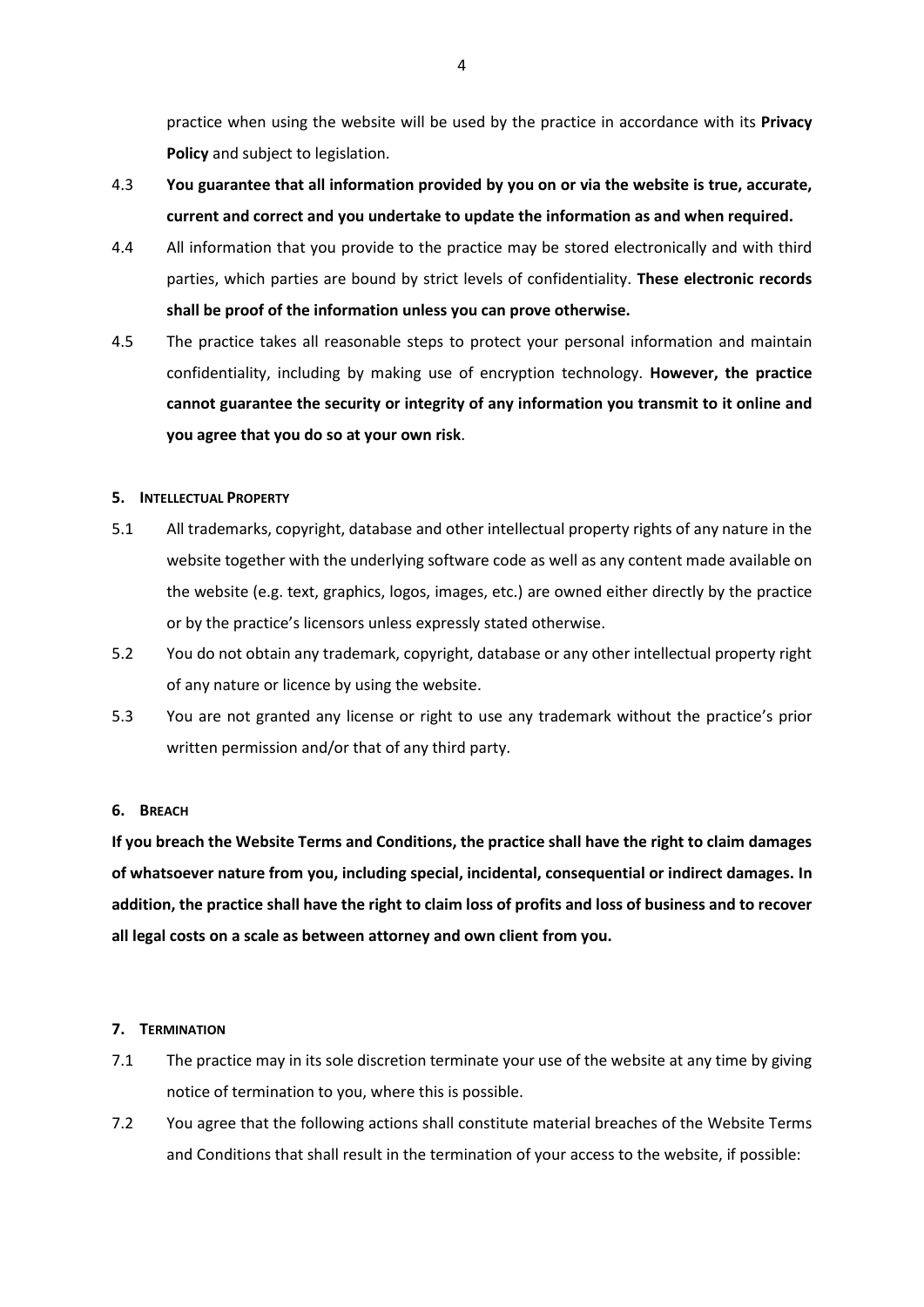- 7.2.1 signing in as, or pretending to be another person;
- 7.2.2 transmitting material that violates, or could violate, the intellectual property rights or the privacy of others;
- 7.2.3 using interactive services in a way that is intended to harm, or could result in harm to you or to other users of the website; or
- 7.2.4 gathering information about others without obtaining prior written consent.
- 7.3 Upon termination of use as contemplated in this clause 7, the rights granted to you by the Website Terms and Conditions shall terminate.
- **8. DISCLAIMERS AND LIMITATION OF LIABILITY**
- **8.1 The practice tries to ensure that the most sophisticated technology protects the information on the website. However, the practice cannot be held responsible for any consequences that may result from the unlawful breach of copyright or unlawful dissemination of information by third parties copying information off the website. If you suspect a breach or where a breach may have taken place and this comes to your knowledge, please contact the practice or the webmaster as soon as possible so that the problem can be addressed.**
- **8.2 The website and all information, content, tools and materials are provided by the practice "as is" and on an "as available" basis without warranty of any kind.**
- **8.3 The practice does not guarantee the operation of the website or the information content, tools or materials on the website.**
- **8.4 While the practice makes every effort to ensure that the content and information on the website is complete, accurate and up-to-date, it makes no guarantee about the suitability of the products and services and provide no representation or warranty, express or implied, regarding the accuracy, correctness and completeness of information contained on the website.**
- **8.5 The practice does not guarantee that the website, information, content, tools or materials included on the website, the practice's servers or any electronic communications sent by it are free from viruses or other harmful components.**
- **8.6 The views and opinions expressed on this website, links or attachments hereto do not necessarily reflect the views and/or opinions of the practice. Regardless of the vast professional knowledge and scientific expertise in the field of physiotherapy that the practice possesses, it cannot inspect all information to determine the truthfulness, accuracy, reliability, completeness or relevance thereof.**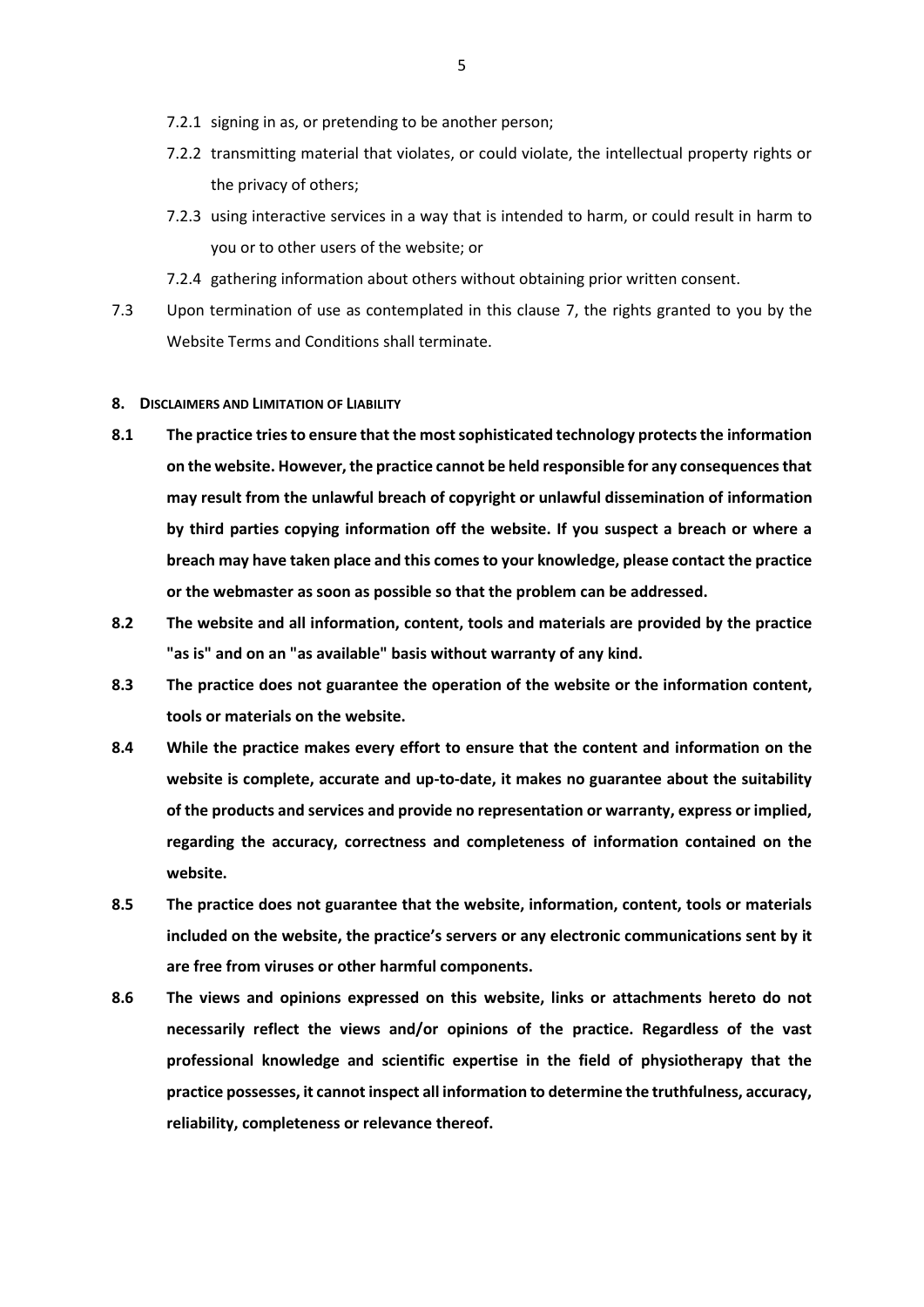- **8.7 Although the practice is fully committed to providing you with the best possible service, it shall not be responsible for:**
	- **8.7.1 any interrupted, delayed or failed transmission, storage or delivery of information due to a power failure, equipment or software malfunction, natural disasters, fire, labour unrest, epidemics, pandemics, or any other cause beyond the reasonable control of the practice, or**
	- **8.7.2 any inaccurate, incomplete or inadequate information supplied by you and obtainable from the website.**
- **8.8 The website and all of its component elements, including text, graphics, images, hyperlinks and other materials supplied by third parties, are for general educational purposes only and do not take the place of professional medical or physiotherapy advice. To the extent that clinical information may be provided on the website, it is based on best practice and/or current research, recommendations and guidelines, which may change from time to time. The information provided does not replace the advice of a registered health care practitioner. You should not discontinue any treatment you may be receiving on the basis of information reflected on this website without first consulting your treating practitioner and you should seek professional advice should any symptoms you may be experiencing persist.**
- **8.9 You agree to use the website at your own risk.**
- **8.10 The practice, its directors, employees, contractors and website contributors shall not be liable to you or any other person or entity for, and you agree to indemnify them against, any claim or damages of any kind, including for direct, indirect, special, incidental, punitive and/or consequential damages as well as loss of profit or the like whether or not in the contemplation of the parties, whether based on breach of contract, delict (including negligence), product liability or otherwise, arising from -**
	- **8.10.1 your use of the website or from any information, content, tools or materials included on or otherwise made available to you through the website, including any damage or alteration to your equipment, including but not limited to computer equipment, handheld devices or mobile telephones;**
	- **8.10.2 for any decision taken or acted upon as a result of reliance on the information or philosophies contained or expressed on the website;**
	- **8.10.3 any of the events described in this clause 8;**
	- **8.10.4 your actions or omissions that result in a breach of the Website Terms and Conditions;**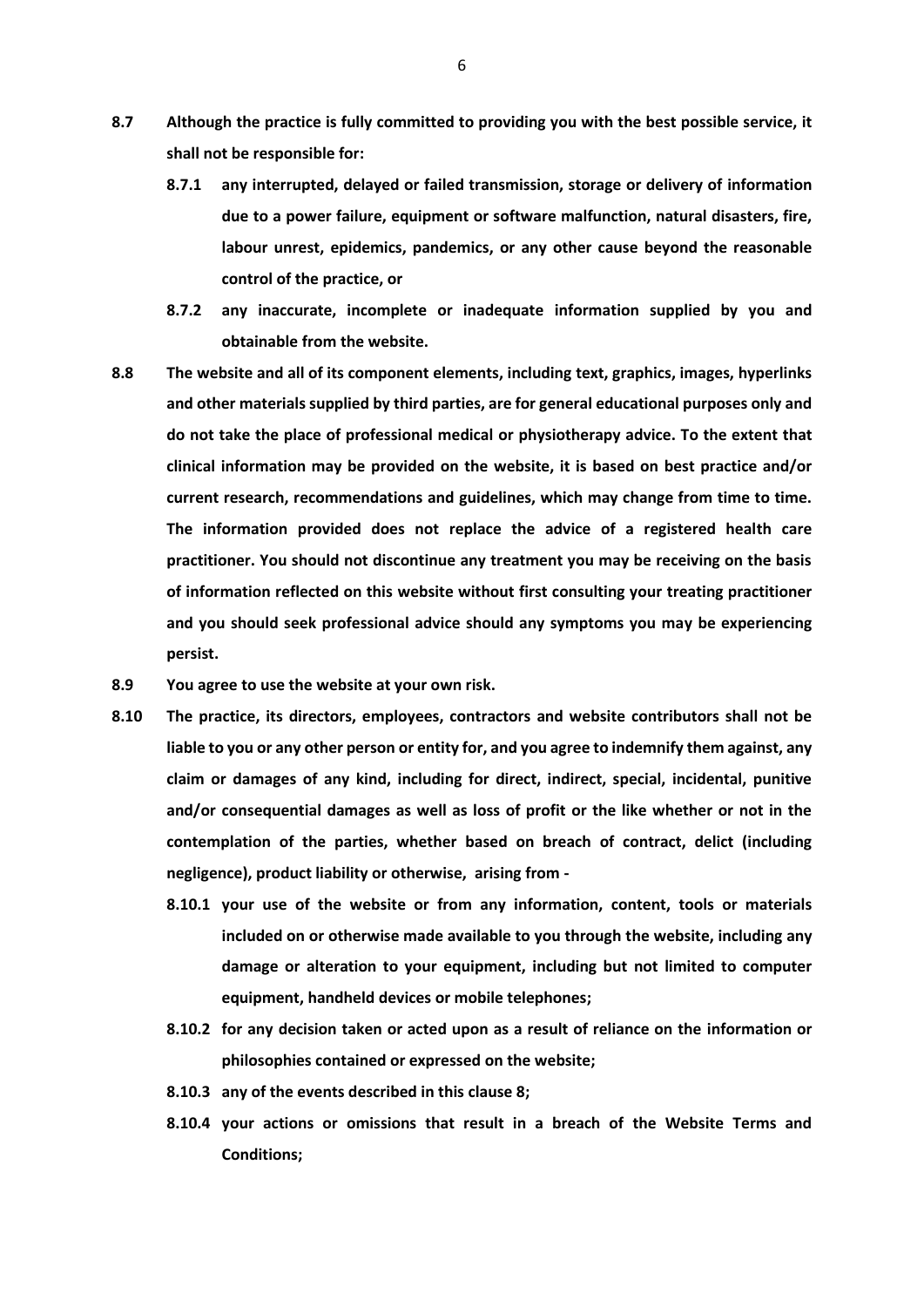- **8.10.5 any links to other websites from the website. You also acknowledge that the practice cannot control the content of or the products and services offered on those websites; and/or**
- **8.10.6 a denial of access to the website should the practice have reason to believe that you are conducting activities that are illegal, abusive, would affect the integrity of the website or place the practice in disrepute.**

## **9. WEBSITE ANALYTICS**

You may visit the website without providing any personal information. The website servers will in such instances collect the IP address used by the data subject to access the website, but not the e-mail address or any other personal identifiable information. The information on IP addresses is aggregated to measure the number of visits, the average time spent at the website, pages viewed, etc. The practice analyses non-identifiable traffic data to improve its services, via a third-party programme, Google Analytics.

The practice may collect, hold and use statistical information about website visits to help it improve the website. Such information includes –

- vour IP address;
- the research terms you used;
- the pages accessed on the website and the links visitors clicked on;
- the date and time you visited the website;
- the referring website (if any) through which you clicked through to our website; and
- the type of web browser you use.

The traffic data is aggregated and is not personally identifiable. Our website analysis will respect any "does not track" setting you may have set on your web browser.

#### **10. COOKIES**

The practice uses industry-wide technologies such as 'cookies' to collect information about the use of the website, your preferences and past browsing history. 'Cookies' refer to information that is sent from the website to your hard drive, where it is saved. This will allow the practice to improve its services and your experience when you use the website again. The cookies do not collect any personal information about data subjects. The information obtained will be shared with persons or entities to the extent necessary for them to administer and improve the website on our behalf.